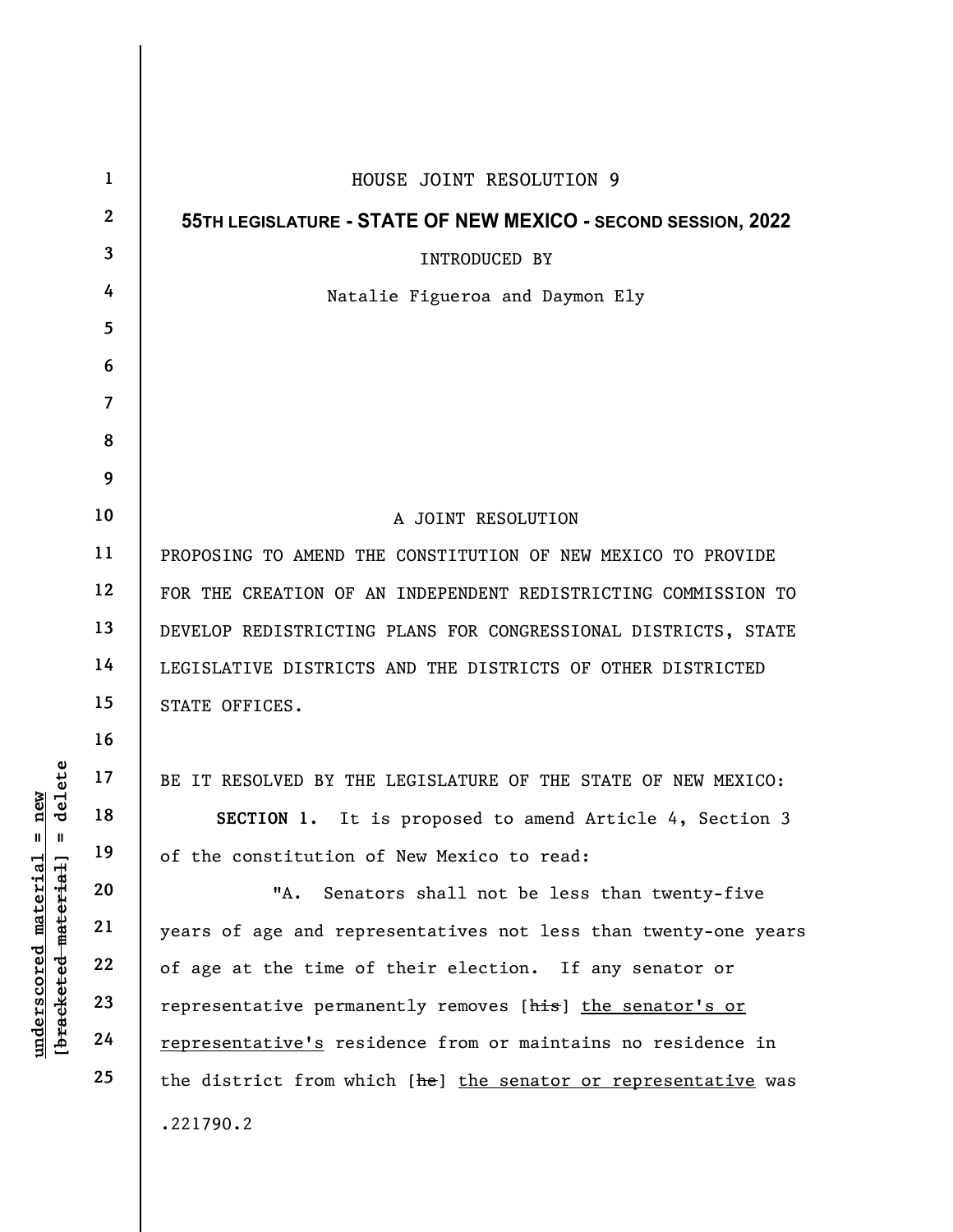1 2 3 4 5 6 7 8 elected, then [he] the senator or representative shall be deemed to have resigned, and [his] a successor shall be selected as provided in Article 4, Section 4 of this [article] constitution. No person shall be eligible to serve in the legislature who, at the time of qualifying, holds any office of trust or profit with the state, county or national governments, except notaries public and officers of the militia who receive no salary.

9 10 B. The senate shall be composed of no more than forty-two members elected from single-member districts.

C. The house of representatives shall be composed of no more than seventy members elected from single-member districts.

[D. Once following publication of the official report of each federal decennial census hereafter conducted, the legislature may by statute reapportion its membership.]"

SECTION 2. It is proposed to amend Article 20 of the constitution of New Mexico by adding a new section to read:

UNE DECTION 2. It<br>
and the second material of New M.<br>
The material properties of New M.<br>
20<br>
21<br>
22<br>
23<br>
24<br>
24<br>
24<br>
25<br>
26<br>
26<br>
26<br>
26<br>
26<br>
26<br>
26<br>
26<br>
26<br>
27<br>
27<br>
27<br>
27<br>
27<br>
28<br>
27<br>
28<br>
27<br>
28<br>
27<br>
28<br>
27<br>
28<br>
27<br>
28<br>
2 "A. By August 15 of each year ending in the number zero, a redistricting commission shall be established to prepare and provide for the redistricting of congressional districts, state legislative districts and the districts of other districted state offices.

B. The redistricting commission shall consist of seven commissioners, no more than three of whom shall be

 $- 2 -$ 

.221790.2

11

12

13

14

15

16

17

18

19

20

21

22

23

24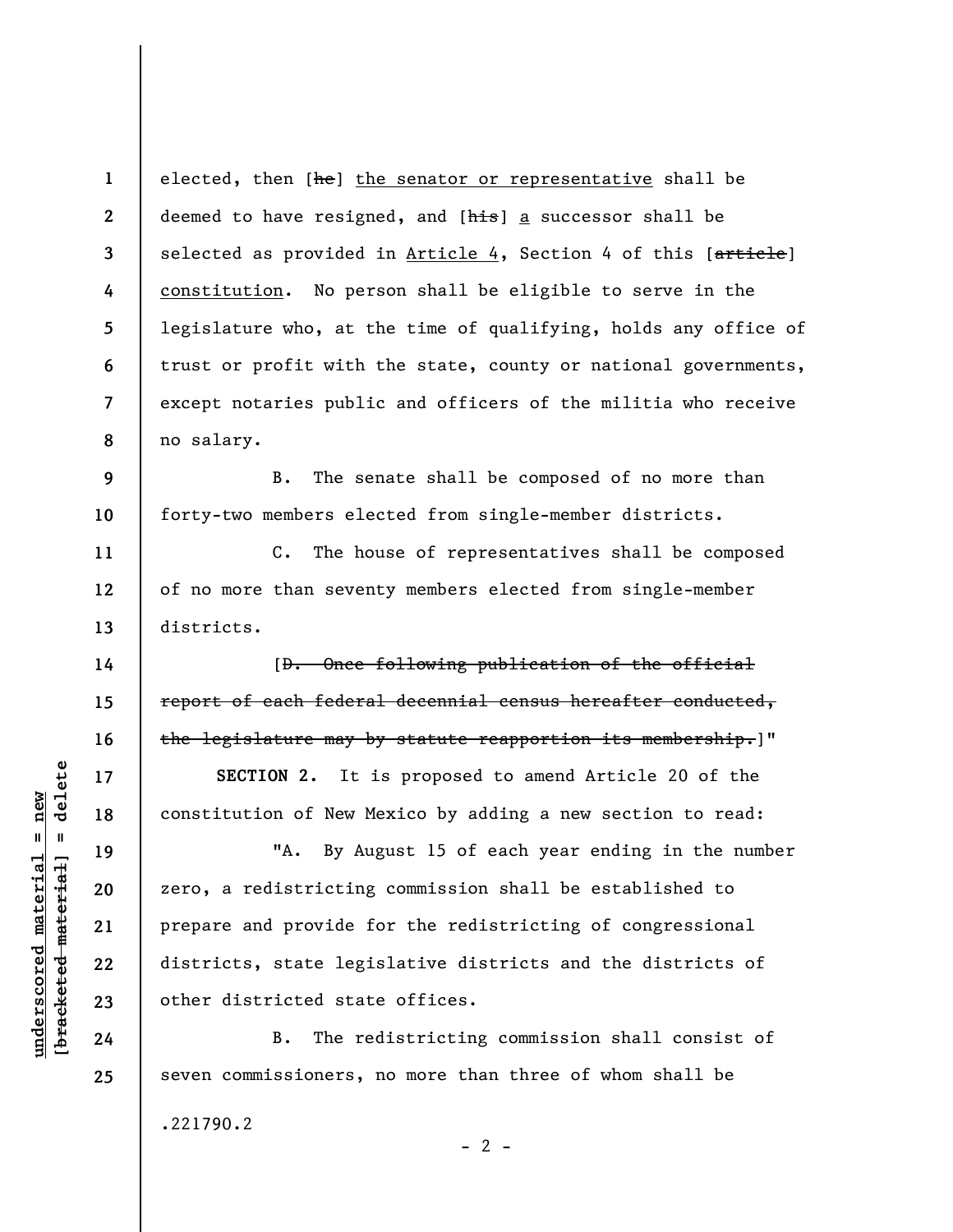1 2 3 4 5 6 7 8 9 10 11 12 13 14 15 16 members of the same political party. Each commissioner shall be a registered qualified elector of New Mexico who has not changed political party registration within the five years immediately preceding appointment. A commissioner shall not be, nor have been, within the ten years immediately preceding the opening of the selection process a federal, state or local elected official, a direct relative or employee of a federal, state or local elected official, an officer of a political party or a paid political consultant. A commissioner shall not have been a candidate for public office, an employee or contractor for a candidate, campaign committee or political action committee or a registered paid lobbyist for the five years immediately preceding the opening of the selection process. A commissioner shall be committed to conducting the redistricting process in an honest, independent and impartial fashion.

underscored material = new [bracketed material] = delete C. Through a public application process, the state ethics commission shall solicit, accept and evaluate applications from registered qualified electors who are qualified to serve as commissioner. The state ethics commission shall select at least thirty-eight nominees from the applicants who are representative of the various geographic regions of the state; provided that no more than twelve of whom shall be members of the same political party. The state ethics commission shall submit the selected nominees to the

 $-3 -$ 

.221790.2

17

18

19

20

21

22

23

24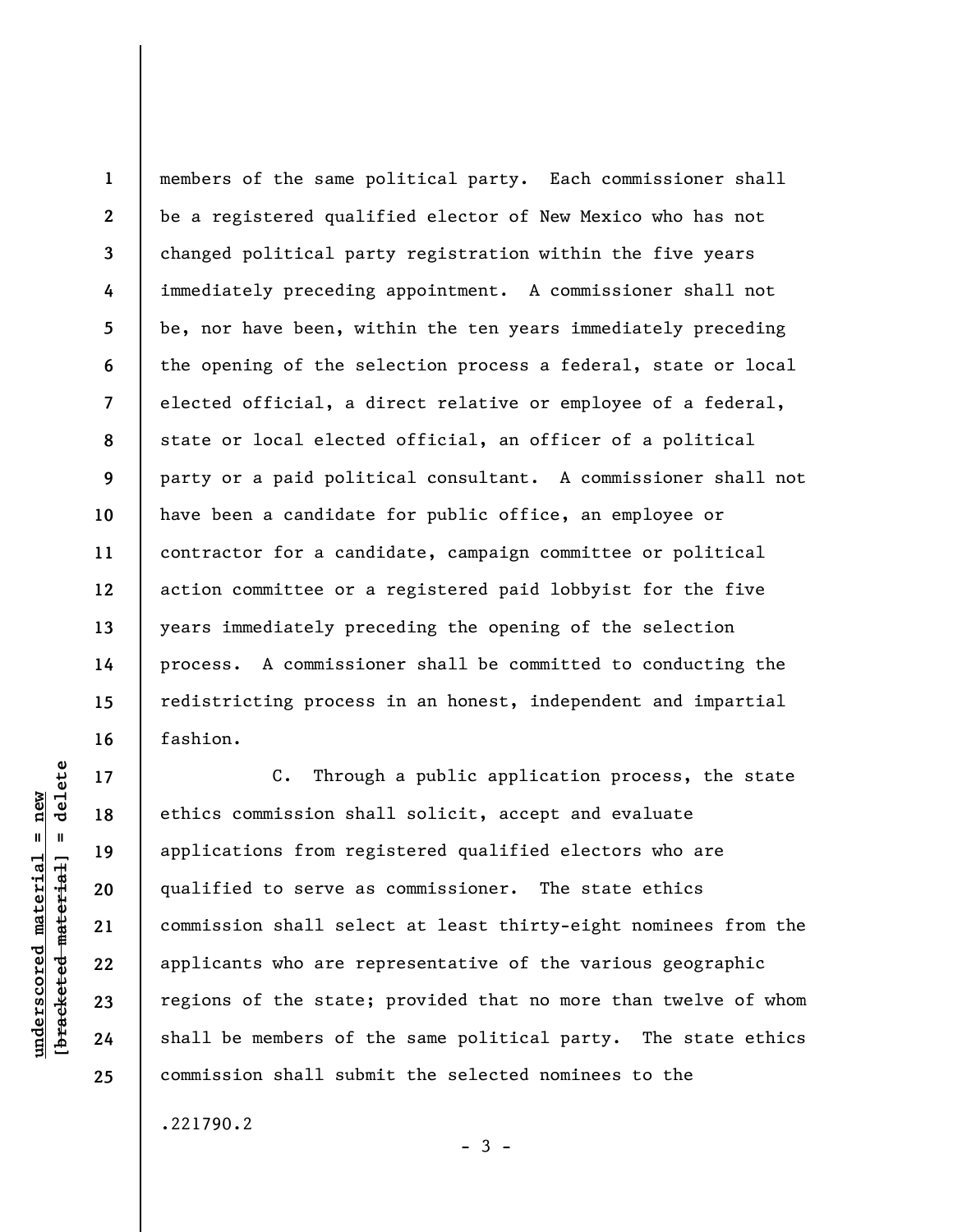legislature by July 1 of each year ending in the number zero. The president pro tempore of the senate, the senate minority floor leader, the speaker of the house and house minority floor leader may each strike up to two applicants from their own parties and may mutually agree to strike up to two more from the pool of unaffiliated and minor party applicants.

D. No later than July 21 of each year ending in the number zero, the legislative leadership shall submit the list of applicants they want stricken from eligibility for appointment to the state ethics commission.

under 17<br>
under 18<br>
under 19<br>
under 19<br>
under 19<br>
under 19<br>
20<br>
under 19<br>
21<br>
22<br>
appointments shall be<br>
ending in the number<br>
24<br>
F. A vaca E. The state ethics commission shall appoint six commissioners from the remaining pool of applicants, ensuring geographic, racial and gender balance among the appointees. The appointees shall include two appointees each from the two political parties with the largest number of registered voters affiliated with the party in the state and two members who are affiliated with other political parties or who are unaffiliated voters. The state ethics commission shall also appoint from the remaining pool of applicants a retired district court judge, appellate court judge or justice of the supreme court to serve as chair of the redistricting commission. All appointments shall be made on or before August 15 of each year ending in the number zero.

F. A vacancy on the redistricting commission shall be filled by the state ethics commission from the remaining .221790.2  $- 4 -$ 

1

2

3

4

5

6

7

8

9

10

11

12

13

14

15

16

17

18

19

20

21

22

23

24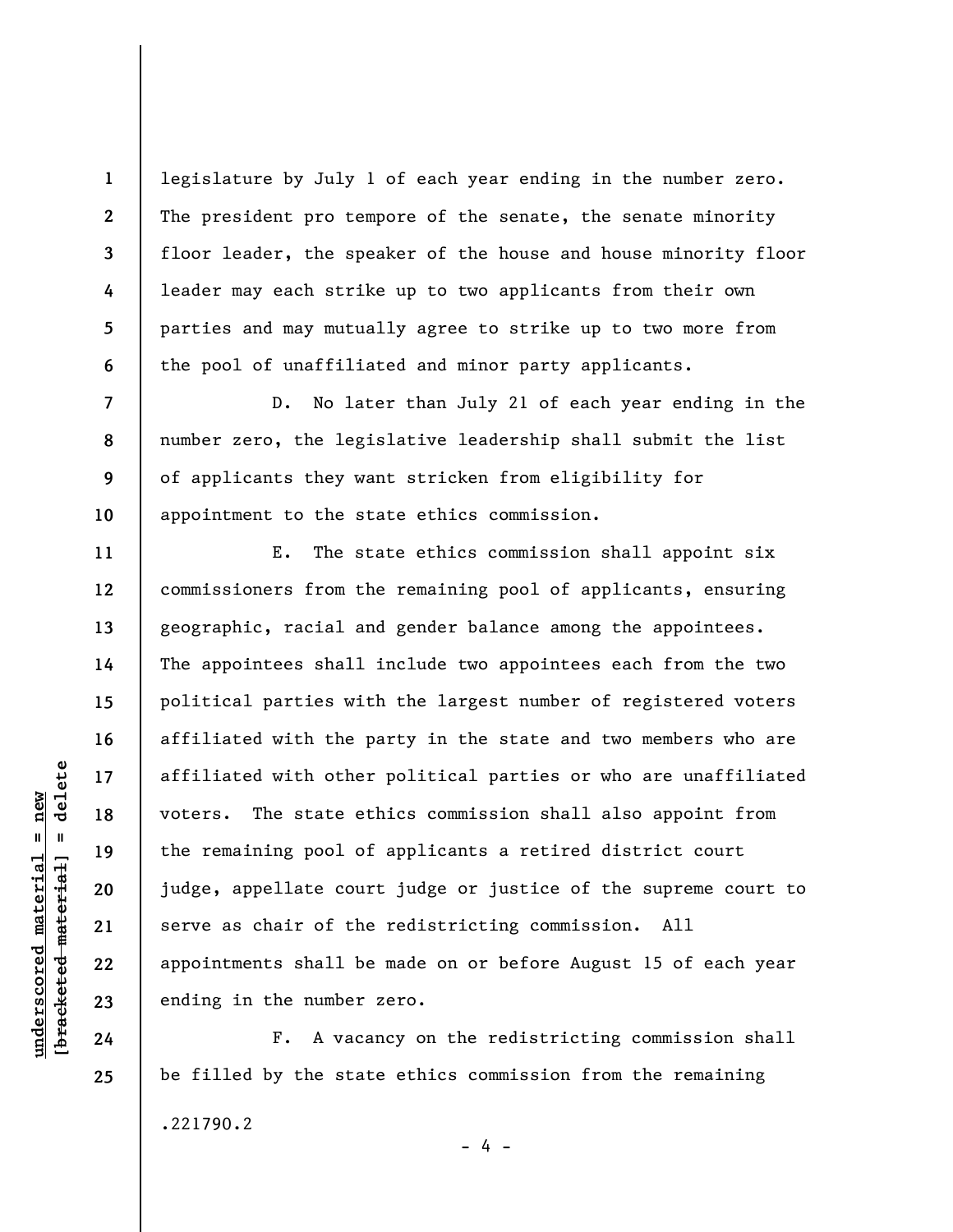1 2 3 4 5 6 pool of qualified applicants. A commissioner shall be deemed to have resigned from the redistricting commission and a vacancy created if, after the day of appointment, the commissioner changes party registration in such a way as to cause one political party to have more than three members on the commission.

7 8 9 10 11 12 13 G. A commissioner may be removed by the supreme court for substantial neglect of duty, gross misconduct in office or inability to discharge the duties of office. The supreme court has original jurisdiction over proceedings to remove commissioners. A proceeding for the removal of a commissioner shall be commenced by the attorney general upon the request of the commission.

H. The redistricting commission shall develop district plans for congressional districts, state legislative districts and other districted state offices following each federal decennial census. The commission shall develop district plans in accordance with the following provisions:

(1) congressional districts shall be as equal in population as practicable;

underscored material strategy of the district plans in according the district plans in according to the district plans in according to the district shall can commission shall the commission shall legislature and other (2) legislative districts and other state office districts shall be substantially equal in population. The commission shall not consider district plans for the legislature and other state offices that have a total deviation of more than ten percent;

.221790.2

 $- 5 -$ 

14

15

16

17

18

19

20

21

22

23

24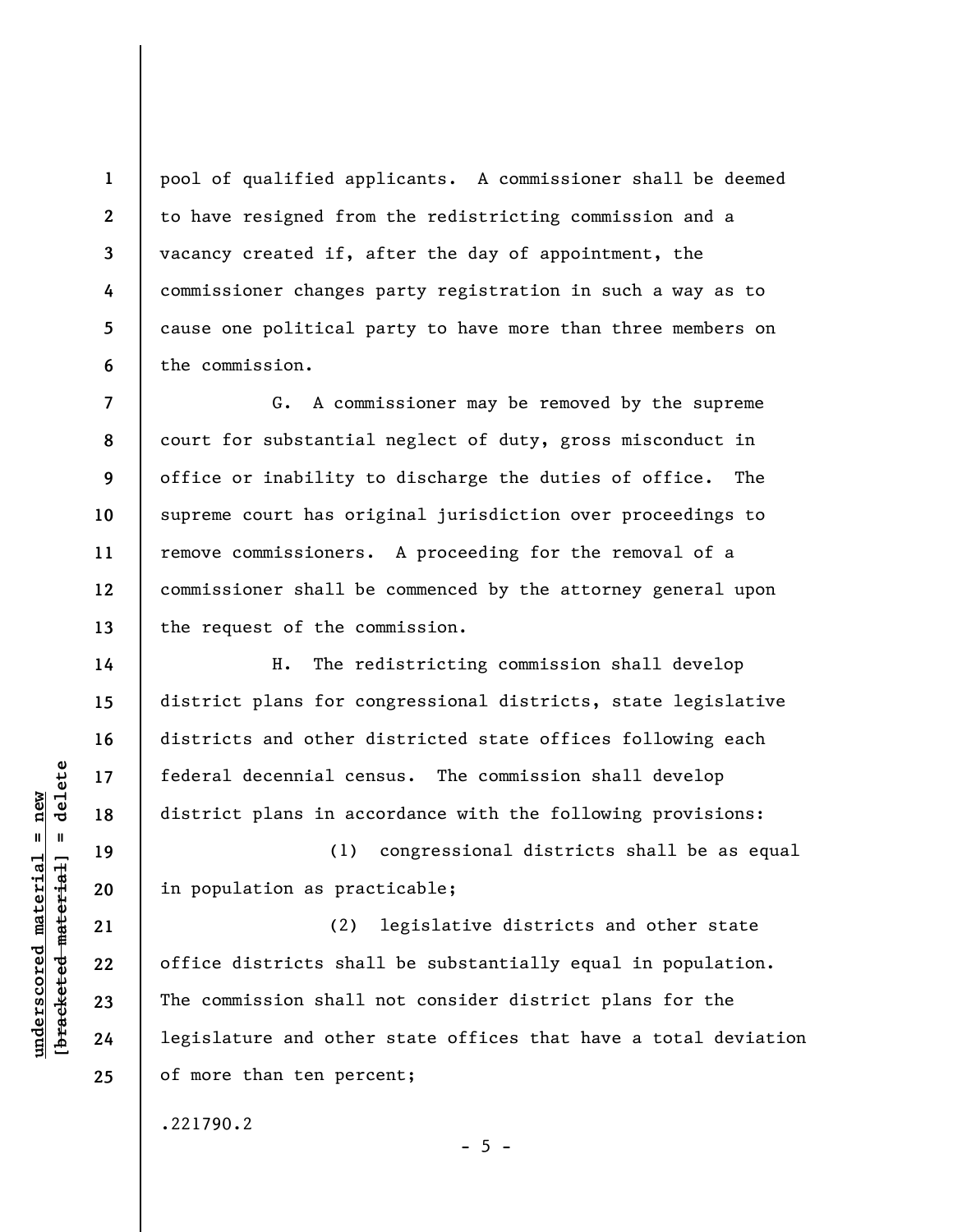understand material material of the solution of the solution of the solution of the solution of the solution of the solution of the solution of the solution of the solution of the solution of the solution of the solution o 1 2 3 4 5 6 7 8 9 10 11 12 13 14 15 16 17 18 19 20 21 22 23 24 25 (3) the commission shall use the most recent federal decennial census data generated by the United States census bureau and may use other reliable sources of demographic data as determined by majority vote of the commission; (4) district plans shall comport with the provisions of federal law and shall not dilute a protected minority's voting strength. Race may be considered in developing district plans but shall not be the predominant consideration, and traditional race-neutral redistricting principles shall not be subordinated to racial considerations; (5) district plans shall use only singlemember districts and shall not split precincts; (6) districts shall be drawn consistent with traditional redistricting principles; (7) districts shall be composed of contiguous precincts and shall be reasonably compact; (8) to the extent feasible, districts shall be drawn in an attempt to preserve communities of interest and shall take into consideration political and geographic boundaries, including the boundaries of Indian nations, tribes and pueblos and their political subdivisions; and (9) to the extent feasible, the commission may seek to preserve the core of existing districts. I. The redistricting commission may incorporate suggested changes to its proposed district plans in accordance .221790.2  $- 6 -$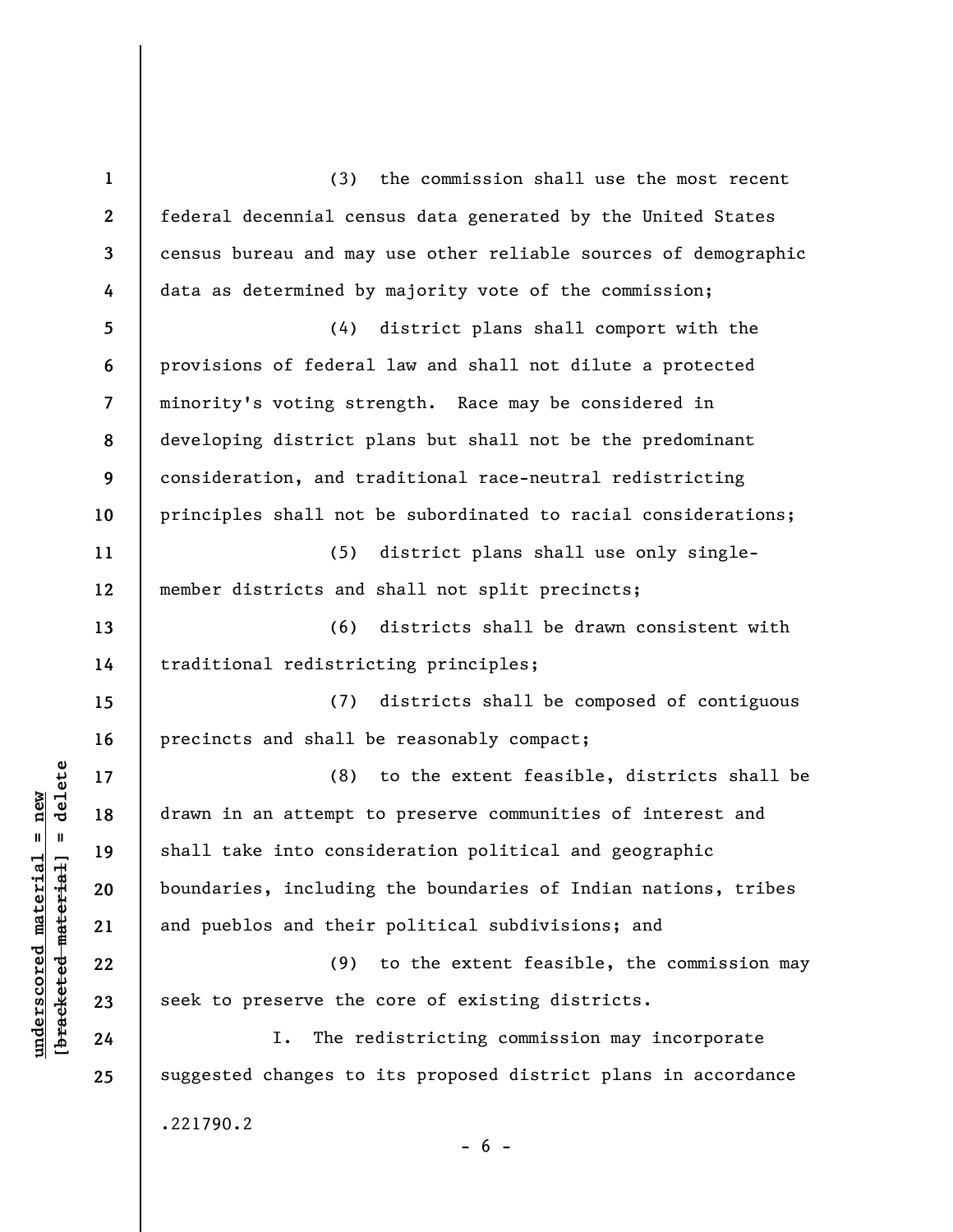with public comments and testimonies it receives, but shall not subordinate the requirements of Paragraphs (1) through (9) of Subsection H of this section in doing so.

4 5 J. When proposing or adopting district plans, the redistricting commission shall not:

(1) use, rely upon or reference partisan data, such as voting history or party registration data; provided that voting history in elections may be considered to ensure that the district plan complies with applicable federal law; or

underscored material establish the final d<br>
in the secreta<br>
plans for senate, hou<br>
districts and other d<br>
each year ending in t<br>
22<br>
23<br>
for use in the succee<br>
24<br>
respective body. (2) consider the voting address of incumbents. K. After release of the necessary federal decennial census data to the state, the redistricting commission shall hold public hearings throughout the state to develop proposed district plans and subsequently to adopt district plans. The commission shall make any adjustments to the proposed plans that it deems necessary to meet the redistricting criteria and establish the final district boundaries. The commission shall file with the secretary of state the commission's approved plans for senate, house of representatives and congressional districts and other districted state offices by October 1 of each year ending in the number one.

L. An approved plan shall determine the districts for use in the succeeding primary and general elections for the respective body.

M. The legislature shall provide adequate resources .221790.2

- 7 -

25

1

2

3

6

7

8

9

10

11

12

13

14

15

16

17

18

19

20

21

22

23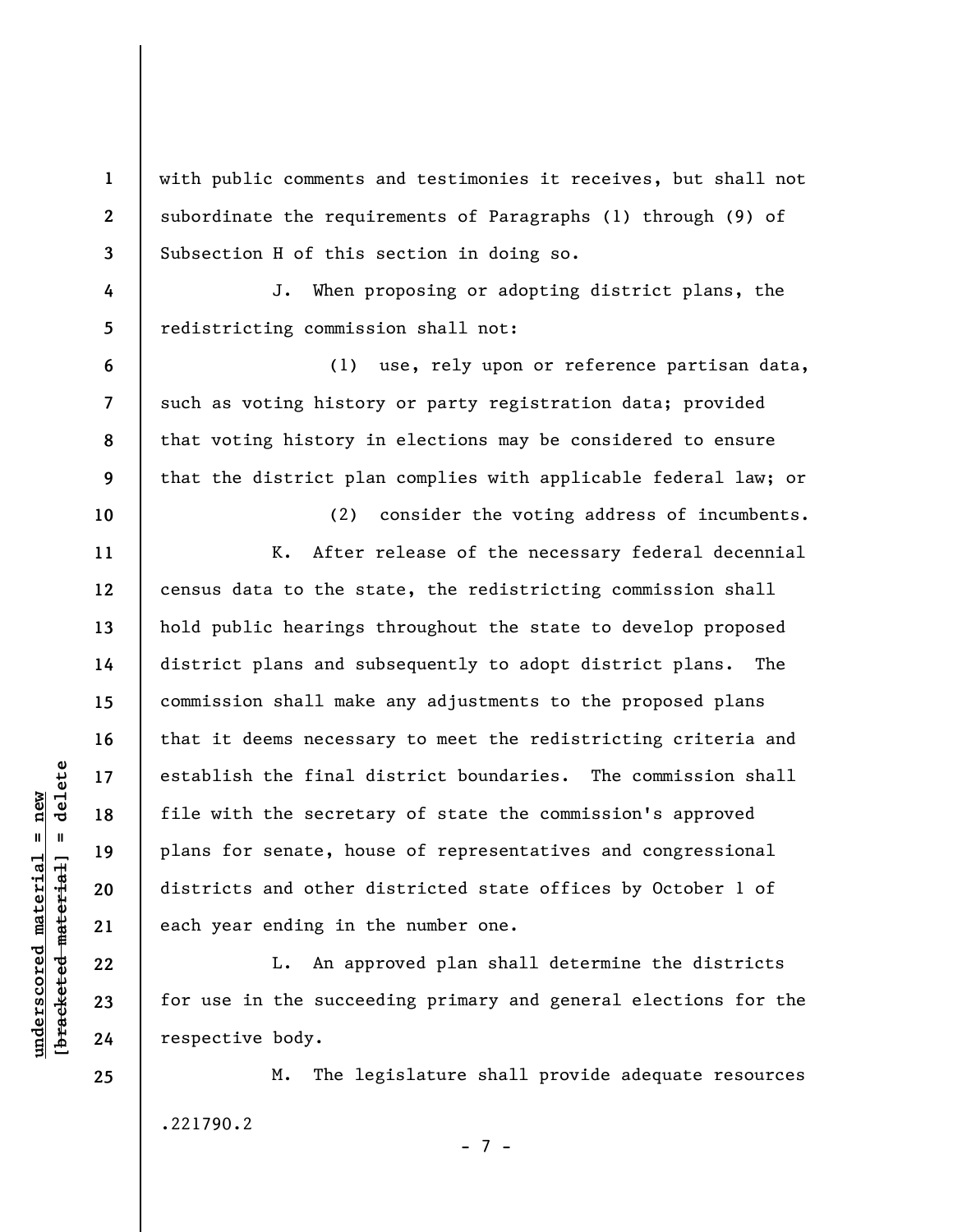1 2 for the operation of the redistricting commission in performing its duties.

3 4 5 6 7 8 9 10 11 12 N. The redistricting commission shall have procurement and contracting authority and may hire staff, consultants and legal counsel as necessary to carry out its duties. The commission shall have standing in legal actions challenging its redistricting plans or process, or the adequacy of resources provided for the operation of the commission. The commission shall have sole authority to determine whether the attorney general or counsel hired or selected by the commission shall represent the state in the legal defense of a redistricting plan.

O. Commissioners are eligible for per diem and mileage at the internal revenue service maximum federal per diem rate for the city of Santa Fe and the internal revenue service standard mileage rate for travel on redistricting commission business.

underscored material = new [bracketed material] = delete P. Commissioners shall disclose communication with outside persons or organizations attempting to influence the map-drawing process outside of public meetings and public comment periods. Failure to disclose the communications shall constitute substantial neglect of duty.

Q. Each commissioner shall serve until the commissioner's successor is appointed and qualified in July or August of the next year ending in the number zero following the

- 8 -

.221790.2

13

14

15

16

17

18

19

20

21

22

23

24